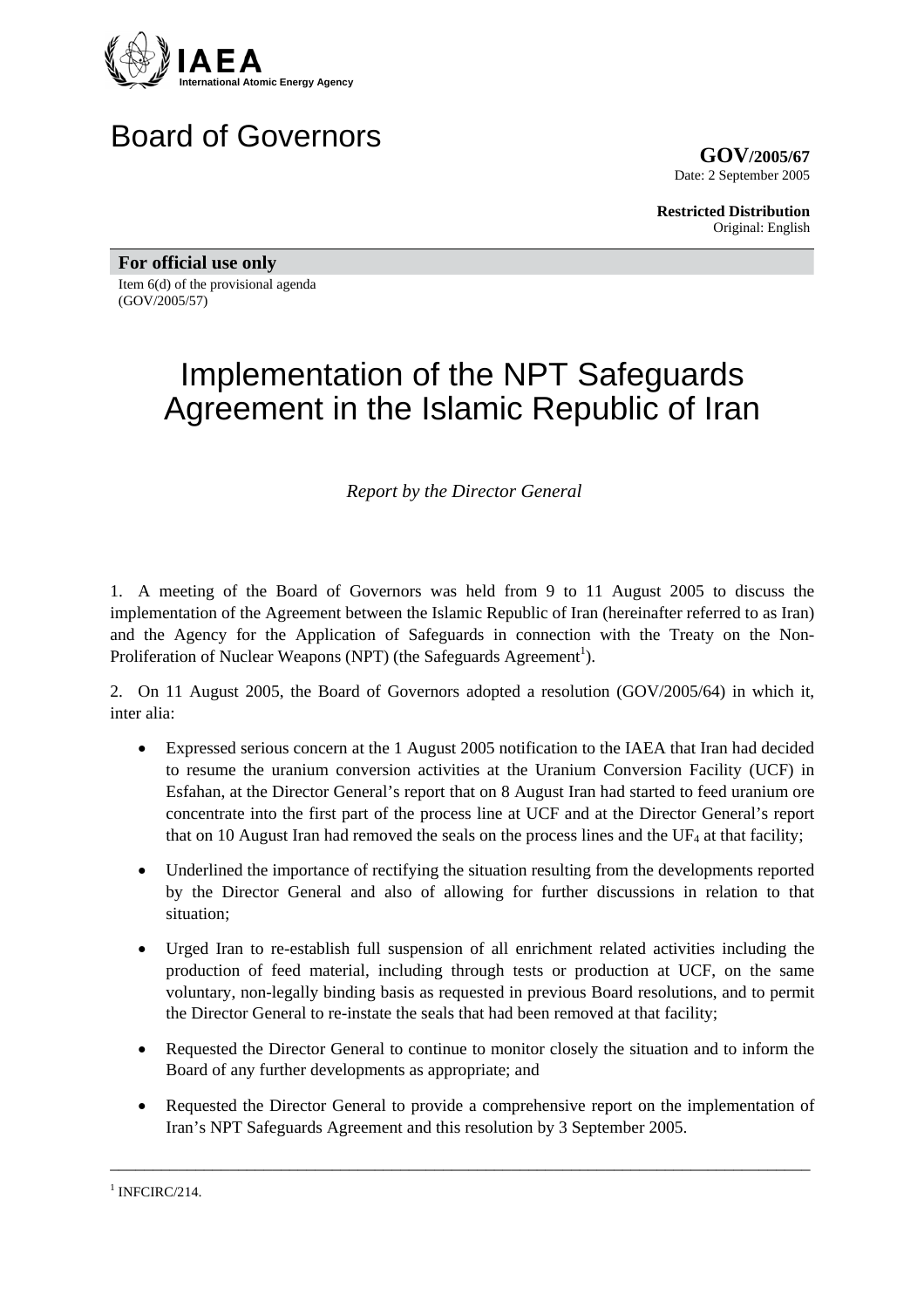3. Since March 2003, the Director General has been reporting to the Board of Governors on issues related to the implementation of Iran's Safeguards Agreement.<sup>[2](#page-1-0)</sup> The present report builds upon the previous reports.

## **A. Findings as of November 2004**

4. In the comprehensive report of the Director General to the Board of Governors dated 15 November 2004 (GOV/2004/83), it was concluded, on the basis of all information available to the Agency as of that date, that Iran had failed in a number of instances over an extended period of time to meet its obligations under its Safeguards Agreement with respect to the reporting of nuclear material, its processing and its use, as well as the declaration of facilities where such material had been processed and stored. In that report, these failures, as assessed in the light of the available information, were summarized as follows:

- a. Failure to report:
	- (i) the import of natural uranium in 1991, and its subsequent transfer for further processing;
	- (ii) the activities involving the subsequent processing and use of the imported natural uranium, including the production and loss of nuclear material where appropriate, and the production and transfer of waste resulting therefrom;
	- (iii) the use of imported natural  $UF_6$  for the testing of centrifuges at the Kalaye Electric Company workshop in 1999 and 2002, and the consequent production of enriched and depleted uranium (DU);
	- (iv) the import of natural uranium metal in 1993 and its subsequent transfer for use in laser enrichment experiments, including the production of enriched uranium, the loss of nuclear material during these operations and the production and transfer of resulting waste;
	- (v) the production of  $UO_2$ ,  $UO_3$ ,  $UF_4$ ,  $UF_6$  and ammonium uranyl carbonate (AUC) from imported depleted  $U_2O_2$ , depleted  $U_3O_8$  and natural  $U_3O_8$ , and the production and transfer of resulting wastes; and
	- (vi) the production of natural and depleted  $UO<sub>2</sub>$  targets at the Esfahan Nuclear Technology Centre (ENTC) and their irradiation in the Tehran Research Reactor (TRR), the subsequent processing of those targets, including the separation of plutonium, the production and transfer of resulting waste, and the storage of unprocessed irradiated targets at the Tehran Nuclear Research Centre (TNRC).

<span id="page-1-0"></span> $2$  The initial report to the Board of Governors on this matter was provided by the Director General orally at the Board's meeting on 17 March 2003. The Director General has since then submitted ten written reports to the Board: GOV/2003/40, dated 6 June 2003; GOV/2003/63, dated 26 August 2003; GOV/2003/75, dated 10 November 2003; GOV/2004/11, dated 24 February 2004; GOV/2004/34, dated 1 June 2004, and Corr.1, dated 18 June 2004; GOV/2004/60, dated 1 September 2004; GOV/2004/83, dated 15 November 2004; INFCIRC/648, dated 1 August 2005; GOV/2005/61, dated 8 August 2005; and GOV/2005/62, dated 10 August 2005. In addition, the Deputy Director General for Safeguards made oral statements to the Board on 1 March 2005 (GOV/OR.1119) and on 16 June 2005 (GOV/OR.1130).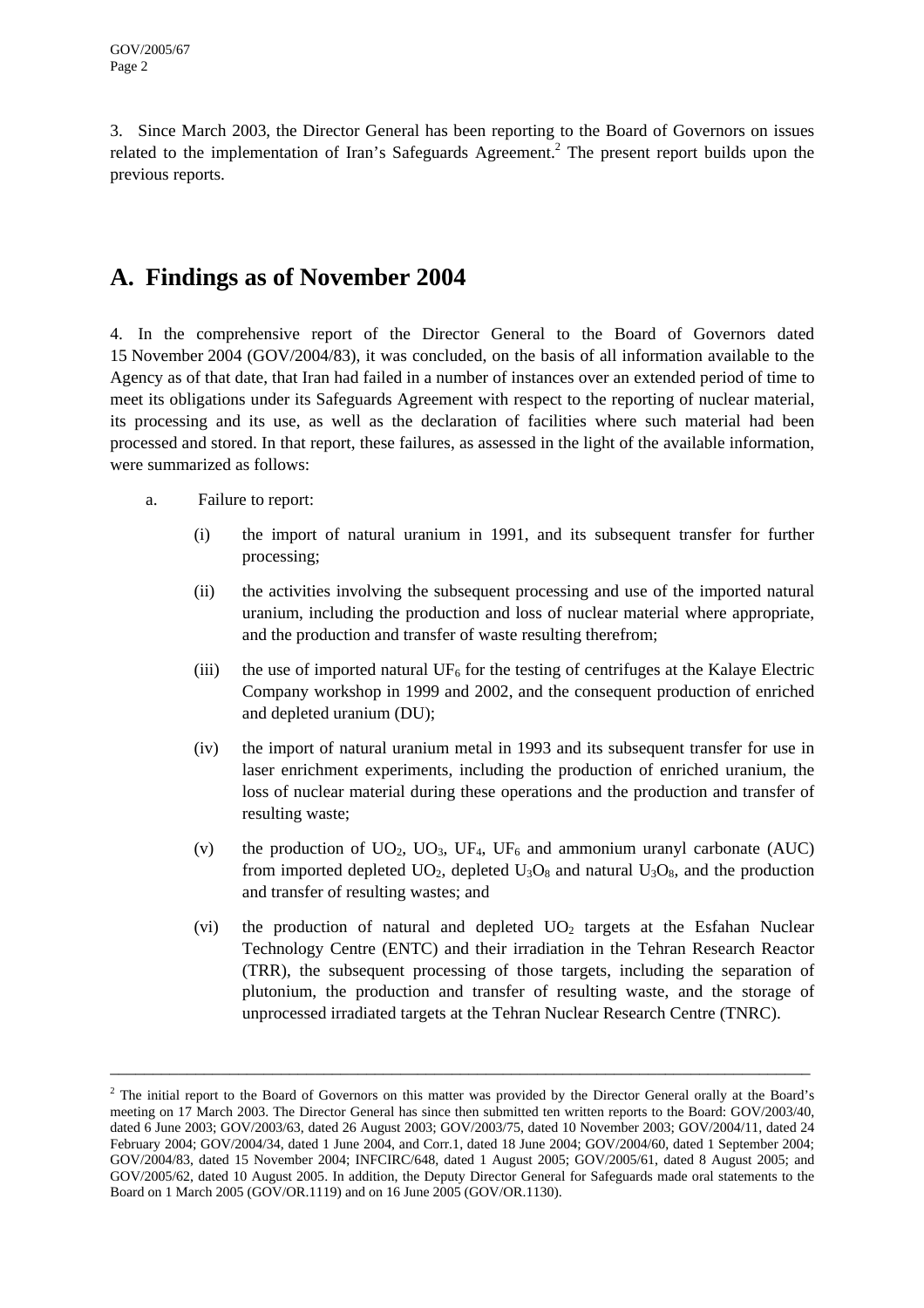- b. Failure to declare:
	- (i) the pilot enrichment facility at the Kalaye Electric Company workshop; and
	- (ii) the laser enrichment plants at TNRC and the pilot uranium laser enrichment plant at Lashkar Ab'ad.
- c. Failure to provide design information, or updated design information, for:
	- (i) the facilities where the natural uranium imported in 1991 (including wastes generated) was received, stored and processed (the Jabr Ibn Hayan Multipurpose Laboratories at TNRC (JHL); TRR; ENTC; waste storage facility at Esfahan and Anarak);
	- (ii) the facilities at ENTC and TNRC where  $UO_2$ ,  $UO_3$ ,  $UF_4$ ,  $UF_6$  and AUC from imported depleted  $UO_2$ , depleted  $U_3O_8$  and natural  $U_3O_8$  had been produced;
	- (iii) the waste storages at Esfahan and at Anarak, in a timely manner;
	- (iv) the pilot enrichment facility at the Kalaye Electric Company workshop;
	- (v) the laser enrichment plants at TNRC and Lashkar Ab'ad, and locations where resulting wastes had been processed and stored, including the waste storage facility at Karaj; and
	- (vi) TRR, with respect to the irradiation of uranium targets, and the facility at TNRC where plutonium separation had taken place, as well as the waste handling facility at TNRC.
- d. Failure on many occasions to cooperate to facilitate the implementation of safeguards, as evidenced by extensive concealment activities.
- 5. As corrective actions, Iran:
	- a. Submitted inventory change reports relevant to imports, transfers, domestic receipts and shipments, losses and discards of nuclear material;
	- b. Provided physical inventory listings and material balance reports with respect to all declared nuclear material, and presented the available material for Agency verification;
	- c. Submitted declarations with respect to the pilot enrichment facility at the Kalaye Electric Company workshop, the laser enrichment plants at TNRC and Lashkar Ab'ad and the waste storages at Esfahan and Anarak; and
	- d. Provided design information with respect to the facilities identified above (the facilities located at TNRC and ENTC).

6. As a result of these corrective actions and other activities, the Agency was able by November 2004 to confirm certain aspects of Iran's declarations (related to conversion activities and laser enrichment), which, as indicated to the Board, would be followed up as matters of routine safeguards implementation under the Safeguards Agreement and Additional Protocol.

7. As reported to the Board of Governors in March 2005, Iran failed to report to the Agency in a timely manner certain underground excavation activities that were already underway in December 2004 at the UCF at Esfahan. Although Iran submitted the necessary design information in December 2004, Iran should have provided such information to the Agency at the time the decision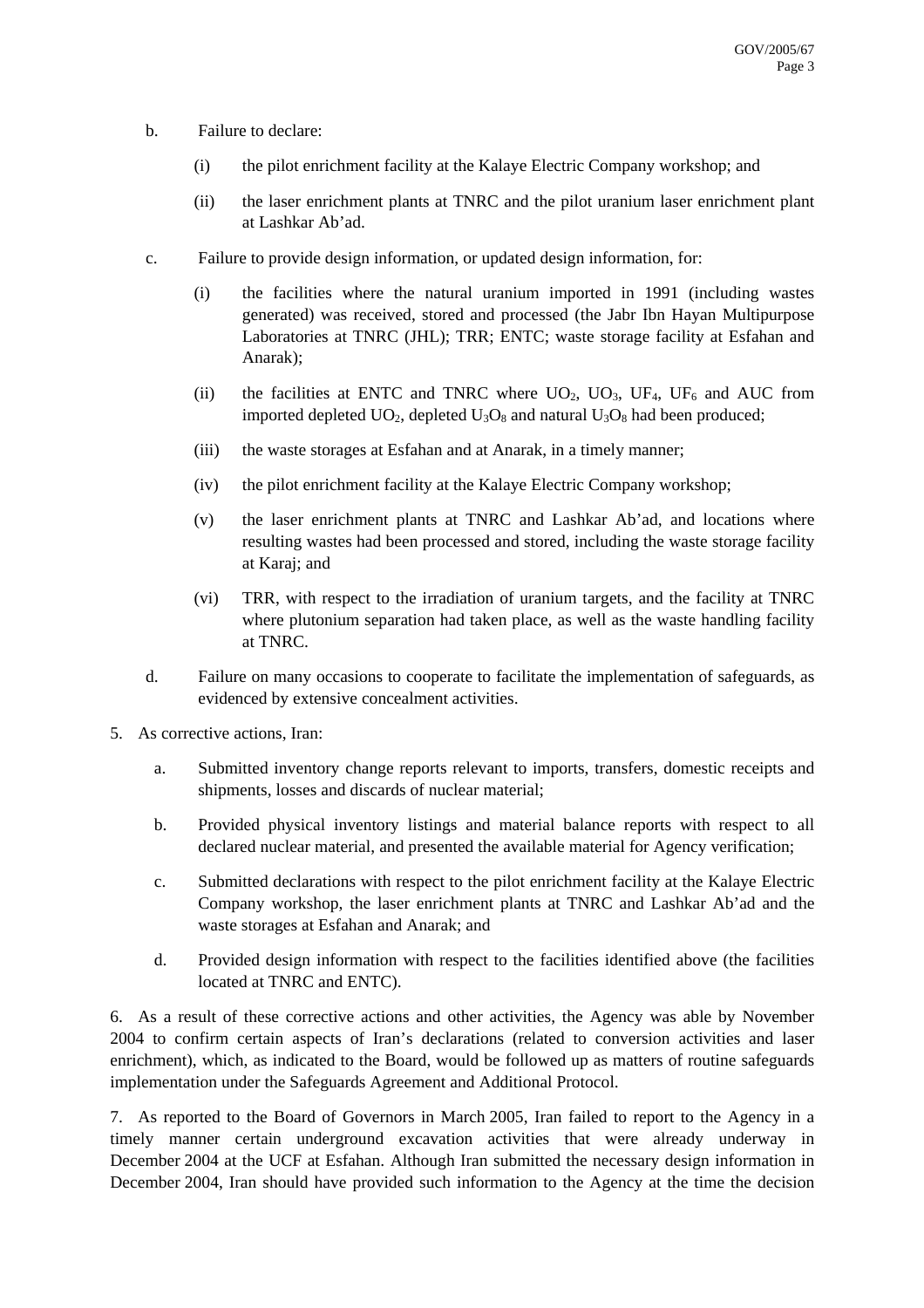was taken to authorize or carry out such construction, in accordance with the Safeguards Agreement Subsidiary Arrangements.

8. No additional failures have been identified. Iran has, however, provided some new information with respect to the dates of the plutonium research activities that is at variance with some of the dates provided earlier (see discussion below). As in November 2004, while there are a number of other matters requiring follow-up, the two important outstanding issues relevant to the Agency's efforts to provide assurance that there is no undeclared nuclear material and that there are no undeclared enrichment activities in Iran are: the origin of LEU and  $HEU<sup>3</sup>$  $HEU<sup>3</sup>$  $HEU<sup>3</sup>$  particle contamination found at various locations in Iran; and the extent of Iran's efforts to import, manufacture and use centrifuges of both the P-1 and P-2 designs.

# **B. Developments since November 2004**

## **B.1. Contamination**

9. As a vital part of its investigation into Iran's enrichment programme, the Agency has conducted extensive environmental sampling at locations where Iran has declared that centrifuge components were manufactured, used and/or stored, with a view to assessing the correctness and completeness of Iran's declarations concerning its enrichment activities.<sup>[4](#page-3-1)</sup>

10. Analysis of these samples has revealed particles of LEU and HEU indicative of types of nuclear material that are not included in Iran's inventory of declared nuclear material, and has thus called into question the completeness of Iran's declarations about its centrifuge enrichment activities. The Iranian authorities have attributed the presence of these particles to contamination originating from imported centrifuge components. In that context, Iran has stated that it has not enriched uranium beyond 1.2% U-235 using centrifuges.

11. In January 2005, an Agency team re-visited locations in a Member State where, according to Iran, the centrifuge components imported by Iran had been stored by the supply network prior to their shipment to Iran. Additional samples were taken in March 2005 at one of the locations. The analysis of the environmental samples collected at these locations is still in progress.

12. On 21 May 2005, the Agency received from another Member State a number of centrifuge components, environmental sampling of which was thought might provide information on the origin of the LEU and HEU particle contamination found at various locations in Iran. The analysis of swipe samples taken from those components, which was carried out at the Agency's Safeguards Analytical Laboratory (SAL), was completed in early August 2005. Based on the information currently available to the Agency, the results of that analysis tend, on balance, to support Iran's statement about the foreign origin of most of the observed HEU contamination.

 $3$  High enriched uranium (HEU) is uranium enriched to 20% or above in the isotope U-235; low enriched uranium (LEU) is uranium enriched to between 0.72% and less than 20% U-235.

<span id="page-3-1"></span><span id="page-3-0"></span><sup>&</sup>lt;sup>4</sup>The most important observations with respect to the analytical results from the environmental sampling, as of 15 November 2004, were summarized in paras 36–41 of the Director General's November 2004 report to the Board.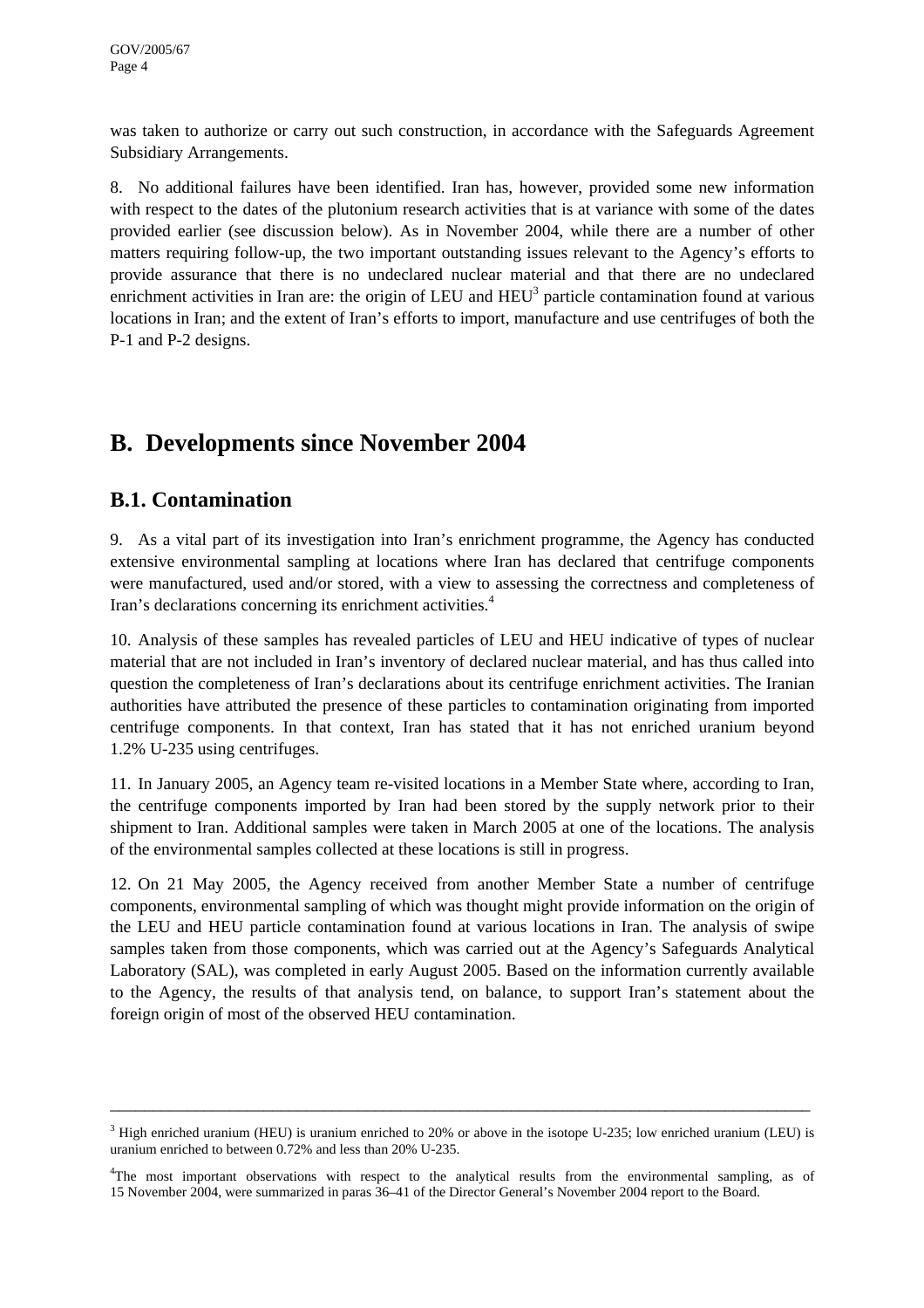#### **B.2. Enrichment Programme**

13. As explained by the Deputy Director General for Safeguards (DDG-SG) in March 2005, there have been developments since November 2004 in four areas related to the Agency's verification of Iran's P-1 centrifuge enrichment programme, specifically in connection with: (a) a 1987 offer for centrifuge related design, technology and sample components; (b) the genesis of the mid-1990s offer for P-1 centrifuge documentation and components for 500 centrifuges; (c) shipping documents and other documentation related to the delivery of items in connection with the mid-1990s offer; and (d) technical discussions held between Iran and the intermediaries concerning centrifuge enrichment. These developments, as well as the status of the Agency's inquiries about Iran's P-2 programme, are addressed below.

#### **B.2.1. The 1987 offer**

14. During a meeting on 12 January 2005 in Tehran, Iran showed the Agency a handwritten one-page document reflecting an offer said to have been made to Iran in 1987 by a foreign intermediary. The document suggests that the offer was for the delivery of: a sample machine (disassembled), including drawings, descriptions and specifications for production; drawings, specifications and calculations for a "complete plant"; and materials for 2000 centrifuge machines. The document also reflects an offer to provide auxiliary vacuum and electric drive equipment and uranium re-conversion and casting capabilities. Iran stated that only some of these items had been delivered, and that all of those items had been declared to the Agency. Iran further stated that the intermediaries had offered the re-conversion unit with casting equipment on their own initiative and that, as the Atomic Energy Organization of Iran (AEOI) had not requested it, the AEOI had not received it.

15. The Agency has repeatedly asked to have access to, and copies of, original documentation related to the 1987 offer. Iran has maintained that the only document that exists reflecting the 1987 offer is the handwritten one-page document. Iran has also reiterated its previous statement that it had not received the re-conversion unit, but has agreed to continue its search for additional supporting documentation on this and other items included in the offer.

#### **B.2.2. Genesis of the mid-1990s offer**

16. Iran has informed the Agency that there is no written document reflecting the mid-1990s offer, made initially to an Iranian company unrelated to AEOI, for the delivery of P-1 centrifuge documentation and components for 500 centrifuges. According to Iran, an employee of that company (said by Iran to have been set up to purchase computer software and hardware for the State Organization for Management and Planning (OMP) was approached with an oral offer from the network. This information was conveyed to the head of the OMP, who, according to Iran, realized that the OMP did not have a mandate for the transaction, and reported it to higher authorities. The President of the AEOI was made aware of the offer, which resulted in renewed contacts in 1993 between the AEOI and the network intermediaries.

#### **B.2.3. Shipping documents and other documentation**

17. The Agency has sought from Iran access to documentation which supports Iran's declarations concerning the number of shipments of enrichment related equipment received by Iran, and the specific contents of those shipments. In January 2005, Iran provided the Agency with copies of a number of shipping documents indicating four shipments between 1994 and 1995. In a letter dated 14 April 2005, the Agency asked Iran for permission to review the original folder containing the 1994 shipping documents and to be provided with supporting documents reflecting the content of the shipments made in the 1994 consignments. In August 2005, Iran showed the Agency the originals of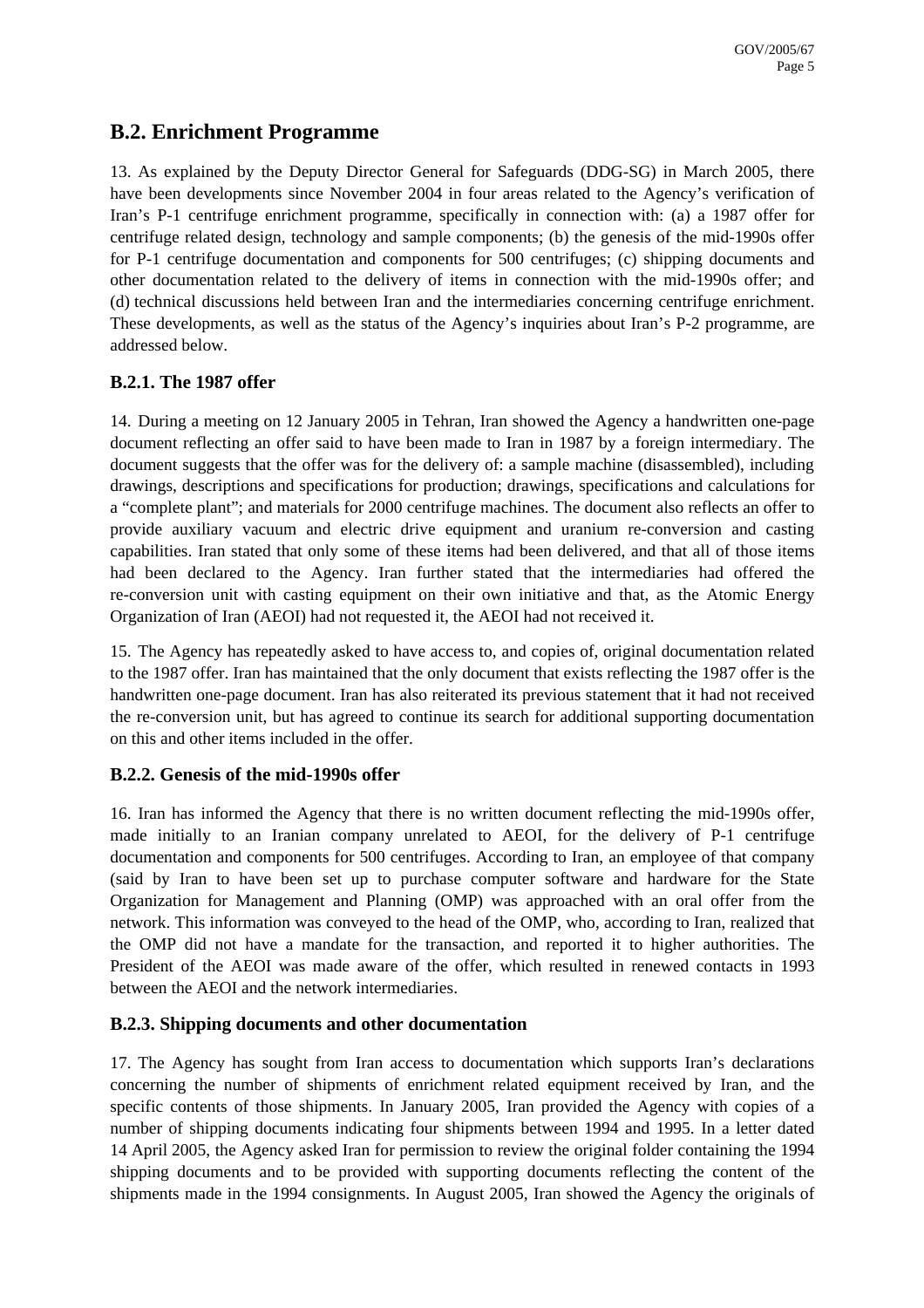the shipping documents, as well as customs clearance sheets relevant to the 1994/1995 shipments. However, these documents did not provide additional details about the actual contents of the shipments. The Agency has reiterated its request for more information about the contents, and in particular for access to unpacking and storage documents. While Iran has stated that very few such records had been kept in those days, it has agreed to search further for such information.

18. From the shipping documents presented to the Agency in January 2005, it appeared that the first deliveries of the P-1 components started in January 1994, i.e. before what had previously been declared as the first meeting, in October 1994, of the two AEOI representatives with the network intermediaries. In its letter of 6 April 2005, Iran stated that, having checked the service passport of one of the AEOI representatives, "it is clear that he had made two trips relating to the matter in August and December 1993." Since this was not consistent with the earlier information provided by that individual during his discussions with the Agency, the Agency asked to see original supporting documentation (e.g. passports) of the two Iranian representatives who had participated in the meetings with the intermediaries. In August 2005, Iran allowed the Agency to review the service passport of one of the Iranian representatives, which contained stamps appearing to corroborate Iran's statement regarding the two trips in 1993. Iran promised to provide further clarification about the trips said by that individual to have taken place in 1994, and to provide supporting documentation for such clarification.

#### **B.2.4. Technical discussions between Iran and the intermediaries**

19. The Agency still needs to understand what contacts took place during the period 1987 through 1993 between Iran and the intermediaries and why P-1 centrifuge design documents similar to those that had been provided in 1987 were delivered again in connection with the offer made around 1994. This is important for establishing the chronology and sequence of events associated with the development of Iran's enrichment programme, in particular with a view to ensuring that there has been no other development or acquisition of enrichment design, technology or components by Iran. The Agency also has inquired about other subsequent contacts between Iran and the intermediaries (from 1994 to the present). In its communication received on 8 June 2005, Iran stated that, apart from the meetings and discussions about which Iran had already informed the Agency, no other discussions on centrifuge enrichment had taken place.

#### **B.2.5. The P-2 programme**

20. Another aspect of the Agency's investigation is related to Iran's statement that it did not pursue any work on the P-2 design between 1995 and 2002. As reported in November 2004, Iran has stated that no work was carried out on the P-2 design (or any centrifuge design other than the P-1 design) prior to 2002. Iran has said that, due a shortage in professional resources and changes in the management of the AEOI, priority had been placed at that time on resolving difficulties being encountered by Iran in connection with the P-1 centrifuge. The reasons given by Iran for the apparent gap between 1994/1995 (when the P-2 design was said to have been received) and 2002, and the evidence provided to date in support thereof, do not yet provide sufficient assurance that no related activities were carried out during that period, particularly given that the individual contracted to work with the P-2 design was able to make modifications necessary for composite rotors within a short period after early 2002 when, according to Iran, he had seen the drawings for the first time.<sup>[5](#page-5-0)</sup> Iran has been requested to provide more information, along with any supporting documentation, relevant to the P-2 programme, in particular with regard to the scope of the original offer related to the P-2 design and Iran's acquisition of items in connection with that programme.

<span id="page-5-0"></span> $5$  See GOV/2004/83, paras 42–48, for a more complete detailing of this issue.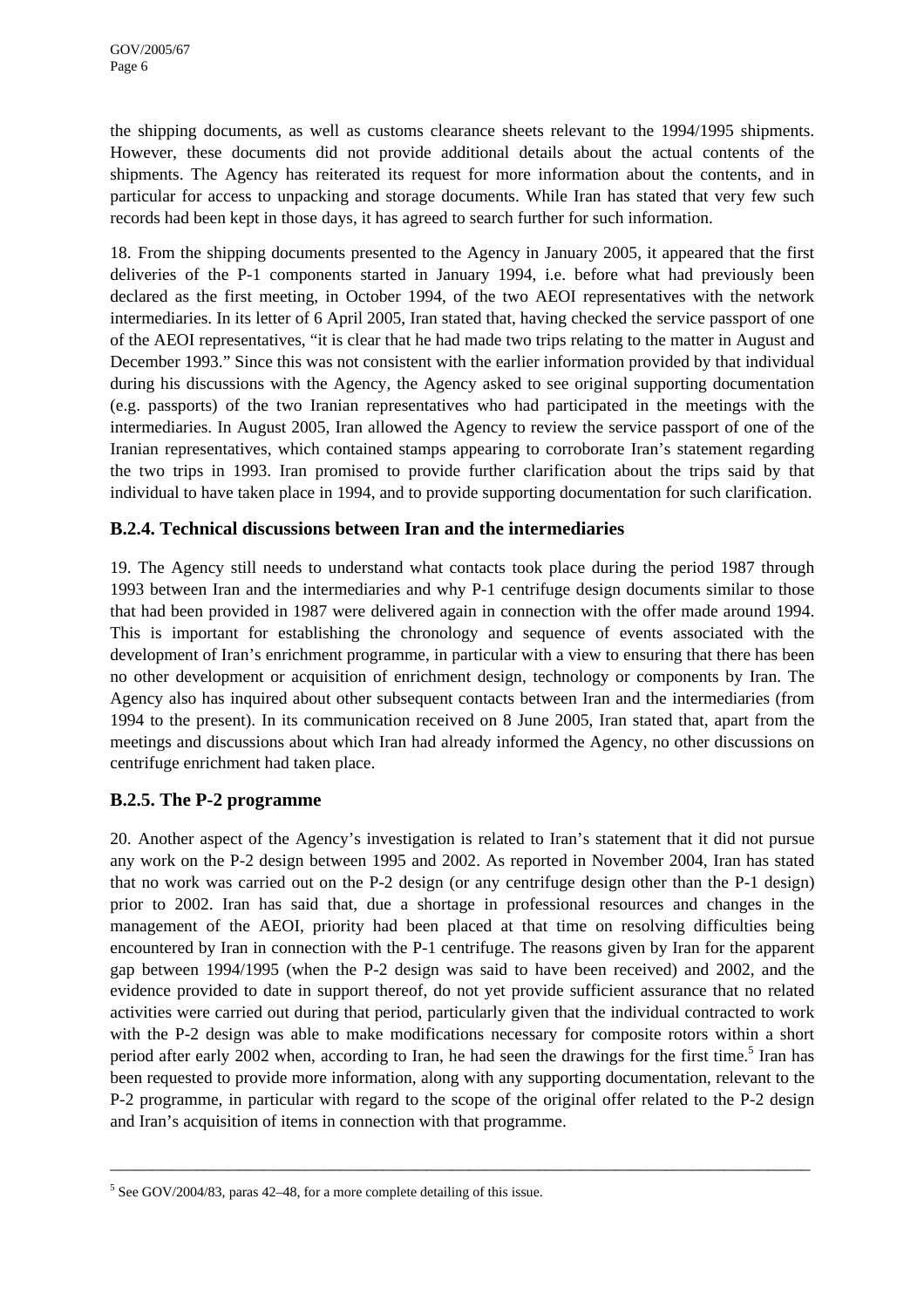## **B.3. Plutonium Experiments**

21. As indicated in previous reports to the Board, the Agency has been pursuing with Iran the issue of the date of its plutonium separation experiments, which Iran initially said had begun in 1988 and were completed in 1993. Iran also stated that no plutonium had been separated since then.<sup>[6](#page-6-0)</sup>

22. The result of the Agency's analysis of plutonium solutions sampled by it in September 2004 confirmed the Agency's earlier finding that the age of the plutonium solutions in the bottles appeared to be less than the declared 12–16 years, indicating that the plutonium could have been separated after 1993. During follow up discussions with Iran in April 2005, Iran told the Agency that, in 1995, the plutonium nitrate solution contained in one of the two bottles said to have been a result of the experiments had been purified and a plutonium disk had been produced as a result for alpha spectroscopy, and that, in 1998, the plutonium solution in the other bottle had been purified and another plutonium disk had been produced. Following these discussions, at the request of the Agency, the plutonium disks were shipped to SAL for further analysis to determine the exact isotopic composition of the plutonium.

23. In a letter to the Agency dated 17 June 2005 referring to the statement by the DDG-SG, Iran explained that there was a clear distinction between the date of termination of the research project on plutonium and the dates of the other activities, such as the ones related to purification and related waste management of the liquid, which it had not considered as part of the main research project. Iran reiterated that the "research project had been terminated in 1993" and added, "That is, no more samples were sent for irradiation to the research reactor for the purpose of [plutonium] production and subsequent [plutonium] separation."<sup>[7](#page-6-1)</sup>

24. With the cooperation of Iran, the Agency was able, between 1 and 9 August 2005, to conduct detailed verification of the unprocessed irradiated  $UO<sub>2</sub>$  targets stored in four containers. A preliminary assessment of the data collected and the measurements performed during that verification seems to corroborate Iran's declaration with regard to the quantity of uranium present in the containers, although the total number of targets found in those containers was much higher than had been declared by Iran. In a letter dated 24 August 2005, Iran provided further detail about the numbers of targets.

25. A final assessment of Iran's plutonium research activities must await the results of the destructive analysis of the disks and targets.

## **B.4. Uranium Mining and Concentration**

26. As indicated by the DDG-SG in his statement to the Board on 16 June 2005, while there are no indications of undeclared mining or milling activities at Gchine, the Agency has been trying to achieve a better understanding of the complex arrangements governing the past and current administration of the Gchine mine and mill. In particular, the Agency wished to investigate further how a turn-key project for a uranium ore processing plant could have been implemented by a newly founded company, described as having had limited experience in uranium ore processing, in such a relatively short period of time. In particular, the Agency has focused on the period between 2000 and mid-2001,

<sup>&</sup>lt;sup>6</sup> As indicated in the November 2004 report to the Board, in November 2003, the Agency took samples from two bottles containing plutonium solutions resulting from the experiments, and placed under Agency seal a number of disks which had been produced from the solutions. In September 2004, the Agency took a second set of samples for further analysis using different analytical techniques at different laboratories.

<span id="page-6-1"></span><span id="page-6-0"></span> $7$  The Agency's current understanding of Iran's activities in connection with the plutonium separation experiments is set out in Annex 1 to this report.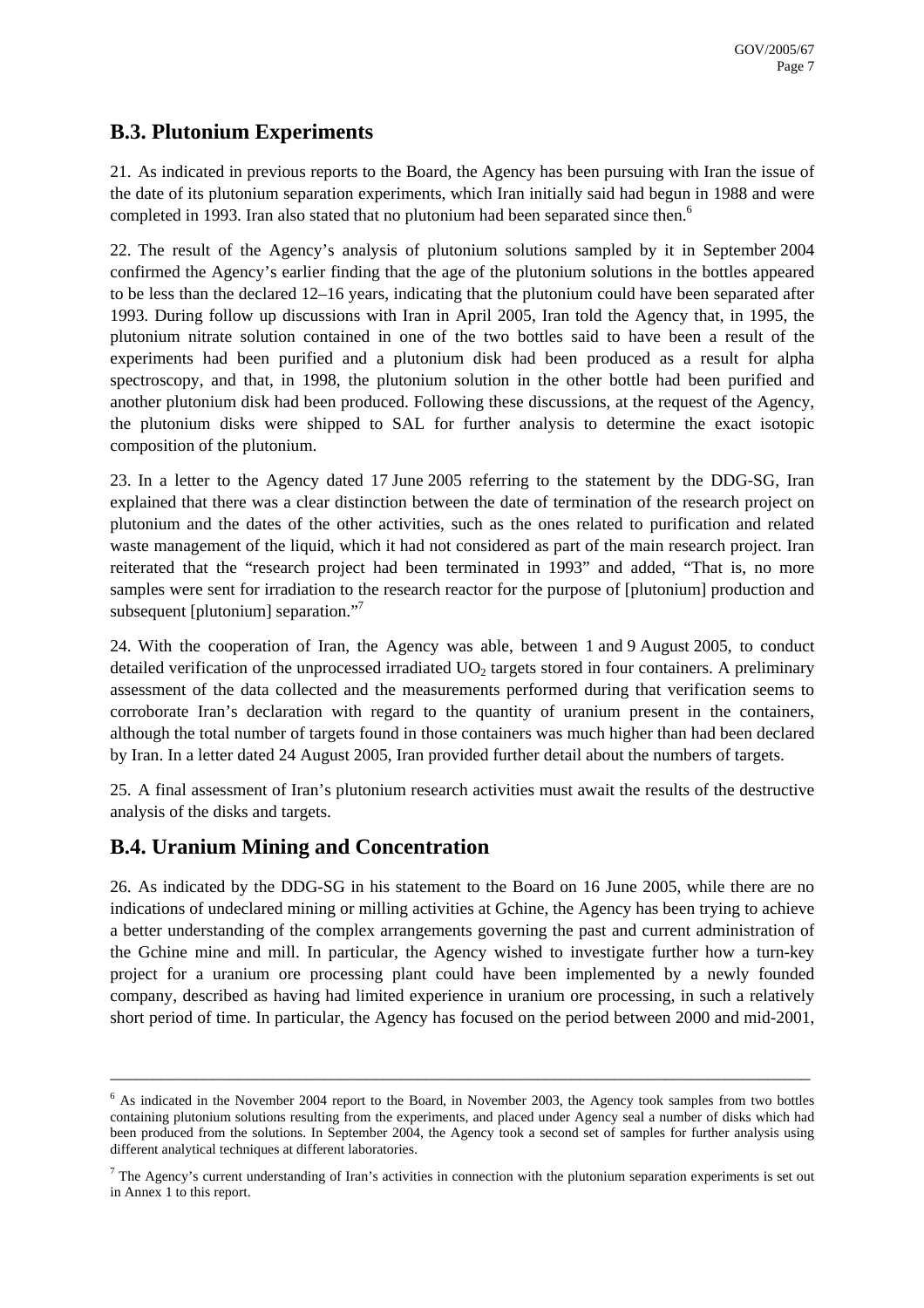during which time, according to Iran, the company had been able to design, procure, build and test the grinding process line for the mill.

27. In response to the Agency's request, Iran, in April 2005, showed the Agency, and provided an oral translation of, a copy of a contract dated 13 June 2000. The Agency was also shown a comprehensive set of "as built" drawings provided by the engineering company to the AEOI, as well as a number of other documents and drawings.

28. During a meeting in Iran from 13 to 18 August 2005, the Agency requested to speak with the individual who had previously been in charge of the Gchine project, as well as to the AEOI representative currently in charge of the project. The Agency was only able to meet with the current AEOI representative, who had assumed responsibility for the project in 2002. The AEOI representative provided a chronology of the construction of the uranium ore concentration plant, and in particular, of the design and construction of the grinding process line, stating that procurement of parts for that line had been started in September 2000, that the civil engineering construction had begun in February 2001 and that the equipment was first tested in April 2001.

29. During the meeting, files containing drawings and documents related to the Gchine mine ore processing activities were shown to the Agency. Most of the files were those which had been shown to the Agency in April 2005, and consisted of the final "as built" drawings. Only some of the files contained originals of drawings related to the first attempts to design and construct the grinding process line. In these latter documents, the names of the persons who had designed, drawn, checked or approved the drawings, and the name of the company that had prepared the drawings, along with project numbers and dates, were blacked out. Iran explained that "the coverage of names was done to protect the commercial secret."

30. During the August 2005 meeting, Iran also showed the Agency some of the delivery documents (receipts) for items purchased off the shelf, which matched the time line declared by Iran, as well as examples of purchase orders placed around 2002 with various subcontractors. According to Iran, however, no purchase orders or contracts existed for the procurement of equipment for the grinding process line. Iran explained that, since the company had just started in business in 2000, the company had not had a great deal of experience and had purchased most of the equipment for the grinding process off the shelf with the intention of assembling that part of the facility by itself on site, but that, after the first unsuccessful cold testing, the company had changed its operating practice and had subcontracted for the production of parts for the process lines. According to Iran, this explained the relative abundance of such documentation for the subsequent development of the process line as compared with the paucity of such documentation for the first efforts.

31. In addition to the above questions associated with the chronology, the Agency is still trying to acquire a better understanding about why no work was carried out at the Gchine site between 1993 and 2000. Iran has stated that, during that period, research and development experiments on Gchine ore were carried out at a TNRC laboratory.

## **B.5. Other Implementation Issues**

32. As described in the Director General's November 2004 report, Iran brought into operation in 1985 a Fuel Fabrication Laboratory (FFL) at Esfahan (which is still in operation), about which it informed the Agency in 1993 and for which design information was provided in 1998. Iran is also building a Zirconium Production Plant at Esfahan. Construction of the Fuel Manufacturing Plant at Esfahan, which is scheduled to be commissioned in 2007, was started in 2004. There are no other new developments to report with respect to Iran's fuel fabrication activities. Further follow up of these activities will be carried out as a routine safeguards implementation matter.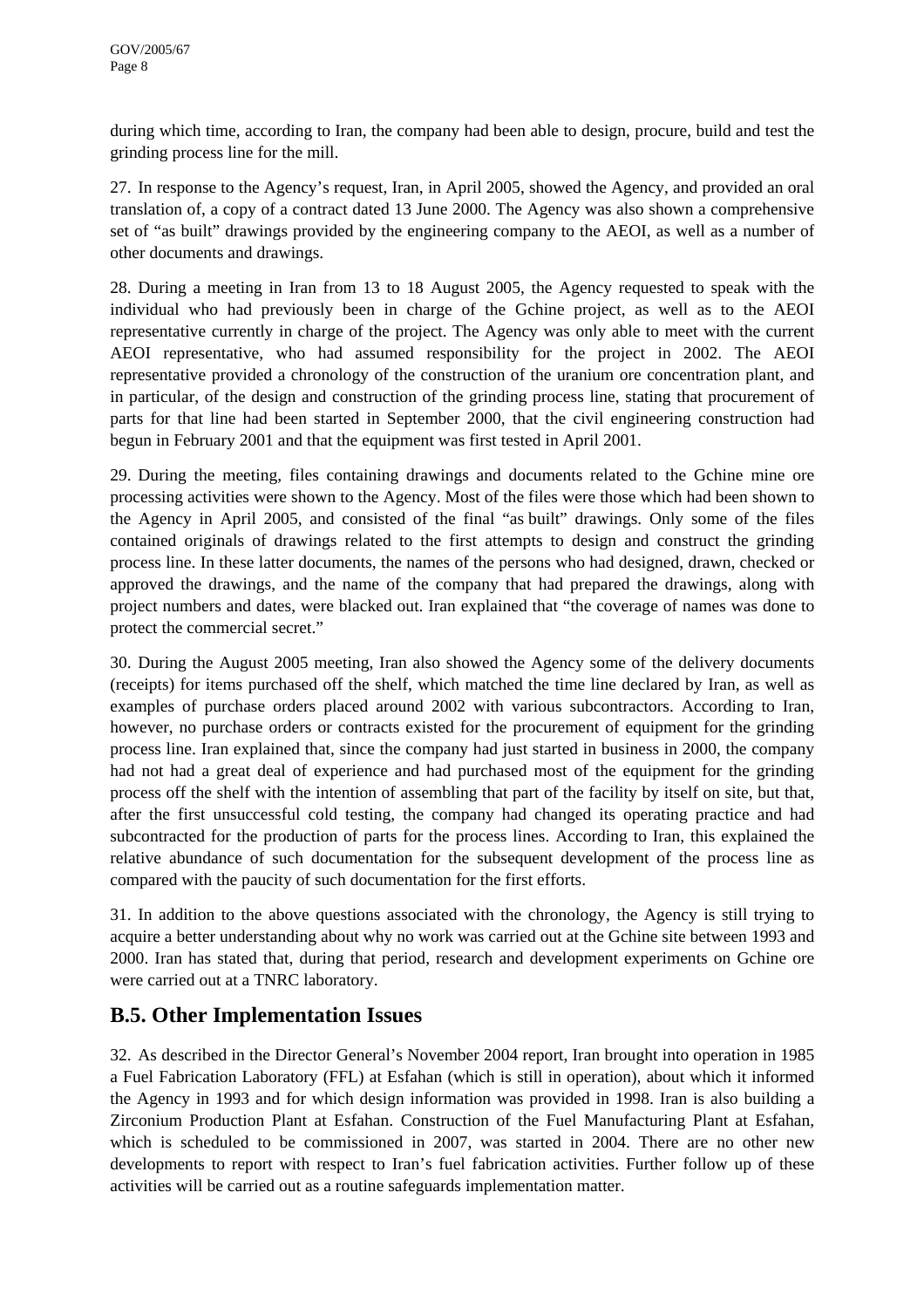33. Iran is in the process of constructing a heavy water research reactor (IR-40) at Arak (planned to go into operation in 2014) and a heavy water production plant (HWPP) at Arak. As indicated in the November 2004 report, the Agency has requested additional information about Iran's efforts to acquire equipment for hot cells for the IR-40. However, no new information has been received concerning hot cell equipment since that time. In March 2005, Agency inspectors visited the Arak site to carry out design information verification (DIV), and noted that construction of the IR-40 building had been started. The March 2005 visit also included complementary access to HWPP, which is currently being commissioned. The Agency will continue to monitor Iran's heavy water reactor programme as a routine safeguards implementation matter.

34. Iran's activities involving polonium extraction, and the Agency's findings with respect thereto, were discussed in paragraphs 79–[8](#page-8-0)4 of the November 2004 report.<sup>8</sup> As indicated in that report, the issue is of interest to the Agency since polonium-210 can be used not only for certain civilian applications, but also, in conjunction with beryllium, for military purposes (specifically, as a neutron initiator in some designs of nuclear weapons). There are no new developments to report in connection with the polonium separation experiments. The Agency has, however, investigated evidence provided to it of attempts by Iran to acquire beryllium metal, and has been able to confirm that the attempts indicated in that evidence were not successful.

## **B.6. Cooperation in the Implementation of the Safeguards Agreement and Additional Protocol**

35. The Additional Protocol to Iran's Safeguards Agreement was signed on 18 December 2003. According to Iran, entry into force of the Additional Protocol will require ratification, which has not yet taken place. Notwithstanding, as undertaken in its letter to the Agency of 10 November 2003, Iran has continued to act as if its Additional Protocol is in force.

36. As noted in the Director General's November 2004 report, since December 2003, Iran has facilitated, in a timely manner, Agency access under its Safeguards Agreement and Additional Protocol to nuclear materials and facilities, as well as to other locations in the country, and has permitted the Agency to take environmental samples as requested by the Agency. Iran still maintains some restrictions on the issuance of multiple entry visas to designated inspectors. As of August 2005, Iran had agreed to provide fifteen designated inspectors with such visas.

## **B.7. Transparency Visits and Discussions**

37. Iran has, since October 2003, provided the Agency upon its request, and as a transparency measure, access to certain additional information and locations beyond that required under its Safeguards Agreement and Additional Protocol. A summary of the relevant developments through November 2004 is set out in paragraphs 96–105 of the 15 November 2004 report to the Board.

38. In connection with the Lavisan-Shian site and the two whole body counters (WBCs) that had been located there, as indicated in the November 2004 report to the Board, although Iran's description of events concerning the WBCs appeared to be plausible, the Agency still wished to take environmental samples from the remaining trailer said to have contained one of the WBCs.

<span id="page-8-0"></span><sup>&</sup>lt;sup>8</sup> Between 1989 and 1993, Iran irradiated two bismuth targets, and attempted to extract polonium from one of them, at TRR as part of a feasibility study for the production of neutron sources. Iran continues to maintain that the purpose of the irradiation had been to produce pure Po-210 on a laboratory scale, noting that, if production and extraction of Po-210 were successful, it could be used in radioisotope thermoelectric batteries. The Agency does not have any concrete information that is contrary to the statements made by Iran, but still remains somewhat uncertain regarding the plausibility of the stated purpose of the experiments.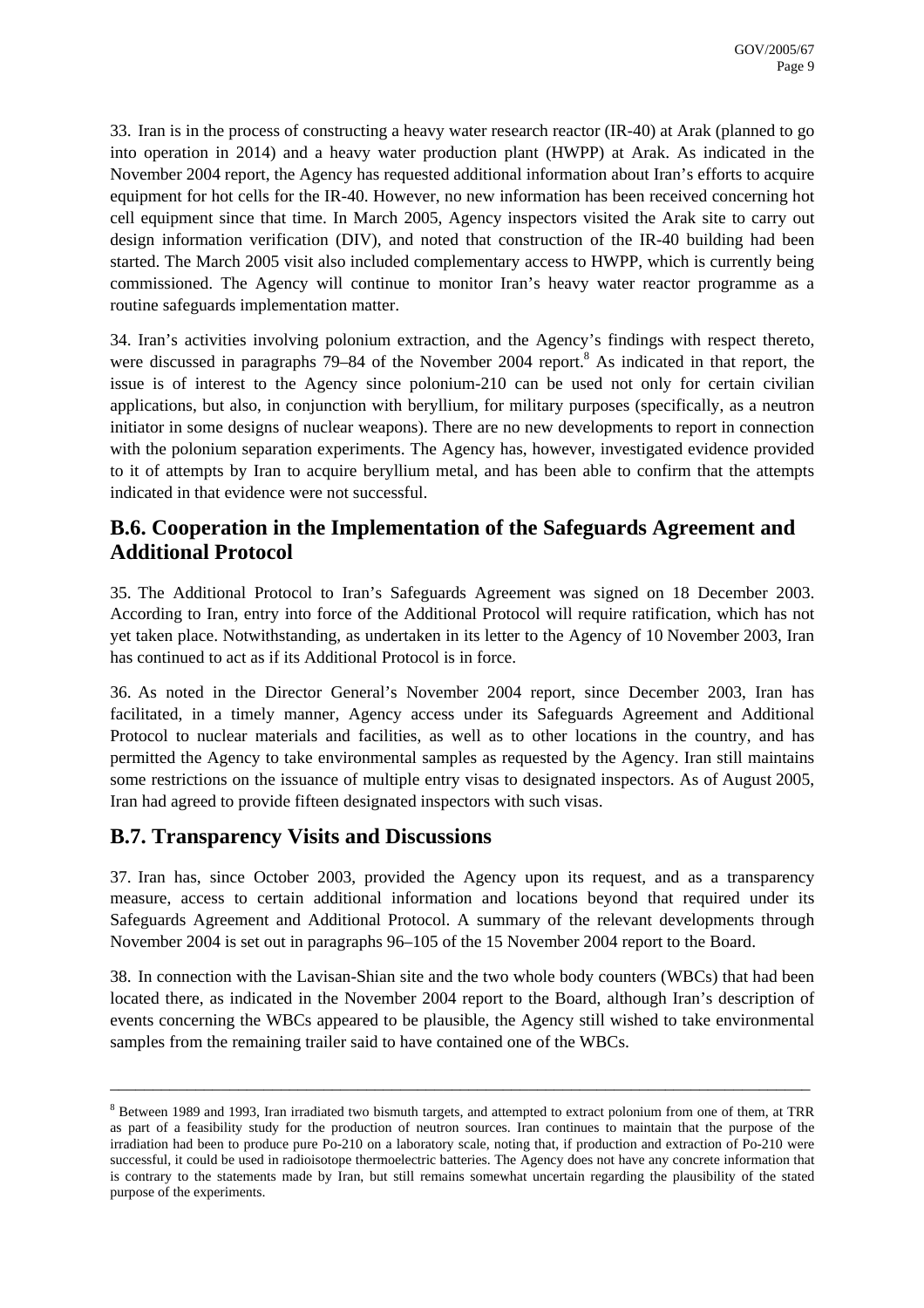39. However, with regard to the razing of the Lavisan-Shian site, in August 2005, Iran provided further clarification and additional documentation in support of its statement that the site had been razed following the return of the site to the Municipality of Tehran in connection with a dispute between the Municipality and the Ministry of Defence. Iran explained further that the razing of the site had been carried out by the Municipality, and that it had begun in December 2003 and was completed within two or three months. The information provided by Iran appeared to be coherent and consistent with its explanation of the razing of the Lavisan-Shian area.

40. The Agency is still awaiting additional information and clarifications from Iran regarding, and interviews with the individuals involved in, efforts by the Physics Research Centre, which had been located at Lavisan-Shian, to acquire dual use materials and equipment that could be used in uranium enrichment or conversion activities.

41. The Agency has discussed with the Iranian authorities open source information relating to dual use equipment and materials which have applications in the conventional military area and in the civilian sphere as well as in the nuclear military area. As described by the DDG-SG in his 1 March 2005 statement to the Board, in January 2005, Iran agreed, as a transparency measure, to permit the Agency to visit a site located at Parchin in order to provide assurance regarding the absence of undeclared nuclear material and activities at that site. Out of the four areas identified by the Agency to be of potential interest, the Agency was permitted to select any one area. The Agency was requested to minimize the number of buildings to be visited in that area, and selected five buildings. The Agency was given free access to those buildings and their surroundings and was allowed to take environmental samples, the results of which did not indicate the presence of nuclear material, nor did the Agency see any relevant dual use equipment or materials in the locations visited. In the course of the visit, the Agency requested to visit another area of the Parchin site. The Agency has been pursuing this matter with Iran since then with a view to being able to access the locations of interest at Parchin.

# **C. Current overall assessment**

42. The Director General provided in paragraphs 106–114 of GOV/2004/83 a detailed overall assessment of Iran's nuclear programme and the Agency's efforts to verify Iran's declarations with respect to that programme. As indicated in that report, Iran has made substantial efforts over the past two decades to master an independent nuclear fuel cycle, and, to that end, had conducted experiments to acquire the know-how for almost every aspect of the fuel cycle. Many aspects of Iran's fuel cycle activities and experiments, particularly in the areas of uranium enrichment, uranium conversion and plutonium research, had not been declared to the Agency in accordance with Iran's obligations under its Safeguards Agreement. Iran's policy of concealment continued until October 2003, and resulted in many breaches of its obligation to comply with that Agreement (summarized in paragraph 4 above).

43. Since October 2003, good progress has been made in Iran's correction of the breaches, and in the Agency's ability to confirm certain aspects of Iran's current declarations, which will be followed up as a routine safeguards implementation matter (particularly in connection with conversion activities, laser enrichment, fuel fabrication and the heavy water research reactor programme).

44. Two important issues were identified in the Director General's November 2004 report as relevant to the Agency's efforts to provide assurance that there are no undeclared enrichment activities in Iran, specifically: the origin of LEU and HEU particle contamination found at various locations in Iran; and the extent of Iran's efforts to import, manufacture and use centrifuges of both the P-1 and P-2 designs.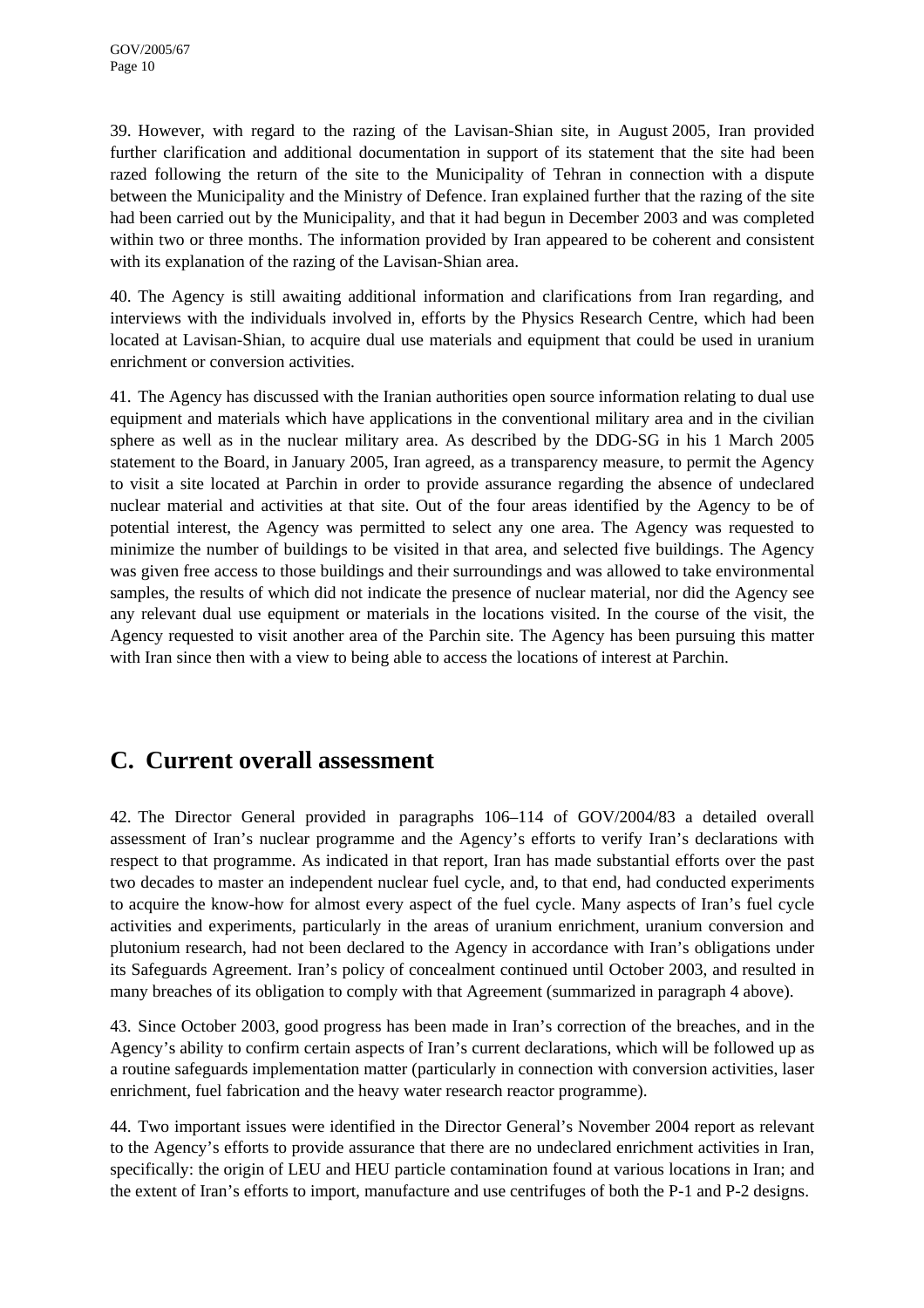45. With respect to the first issue — contamination — as indicated above, based on the information currently available to the Agency, the results of the environmental sample analysis tend, on balance, to support Iran's statement about the foreign origin of most of the observed HEU contamination. It is still not possible at this time, however, to establish a definitive conclusion with respect to all of the contamination, particularly the LEU contamination. This underscores the importance of additional work on the scope and chronology of Iran's P-1 and P-2 centrifuge programmes, which could greatly contribute to the resolution of the remaining contamination issues.

46. With respect to the second issue — the P-1 and P-2 centrifuge programmes — although, as indicated above, some progress has been made since November 2004 in the verification of statements by Iran regarding the chronology of its centrifuge enrichment programme, the Agency has not yet been able to verify the correctness and completeness of Iran's statements concerning those programmes. While Iran has provided further clarifications, and access to additional documentation, concerning the 1987 and mid-1990s offers related to the P-1 design, the Agency's investigation of the supply network indicates that Iran should have additional supporting information that could be useful in this regard. Iran has agreed to endeavour to provide further supporting information and documentation. Iran has also been asked to provide additional details on the process that led to Iran's decision in 1985 to pursue gas centrifuge enrichment and on the steps leading to its acquisition of centrifuge enrichment technology in 1987.

47. No additional information or documentation has been provided with respect to Iran's statement that it did not pursue any work on the P-2 design between 1995 and 2002. As indicated above, Iran has been requested to provide more information, along with any supporting documentation, relevant to the P-2 programme, in particular with regard to the scope of the original offer related to the P-2 related design and Iran's acquisition of items in connection with that programme.

48. The Agency is still assessing other aspects of Iran's past nuclear programme, including: statements made by it about plutonium research, in particular with respect to the dates they were carried out; Iran's activities at Gchine; and Iran's activities involving polonium.

49. The Agency continues to follow up on information pertaining to Iran's nuclear programme and activities that could be relevant to that programme. In this regard, it should be noted that, absent some nexus to nuclear material, the Agency's legal authority to pursue the verification of possible nuclear weapons related activity is limited. The Agency has, however, continued to seek Iran's cooperation in following up on reports relating to equipment, materials and activities which have applications in the conventional military area and in the civilian sphere as well as in the nuclear military area. Iran has permitted the Agency, as a measure of transparency, to visit defence related sites at Kolahdouz, Lavisan and Parchin. While the Agency found no nuclear related activities at Kolahdouz, it is still assessing information (and awaiting some additional information) in relation to the Lavisan site. The Agency is also still waiting to be able to re-visit the Parchin site.

50. In view of the fact that the Agency is not yet in a position to clarify some important outstanding issues after two and a half years of intensive inspections and investigation, Iran's full transparency is indispensable and overdue. Given Iran's past concealment efforts over many years, such transparency measures should extend beyond the formal requirements of the Safeguards Agreement and Additional Protocol and include access to individuals, documentation related to procurement, dual use equipment, certain military owned workshops and research and development locations. Without such transparency measures, the Agency's ability to reconstruct, in particular, the chronology of enrichment research and development, which is essential for the Agency to verify the correctness and completeness of the statements made by Iran, will be restricted.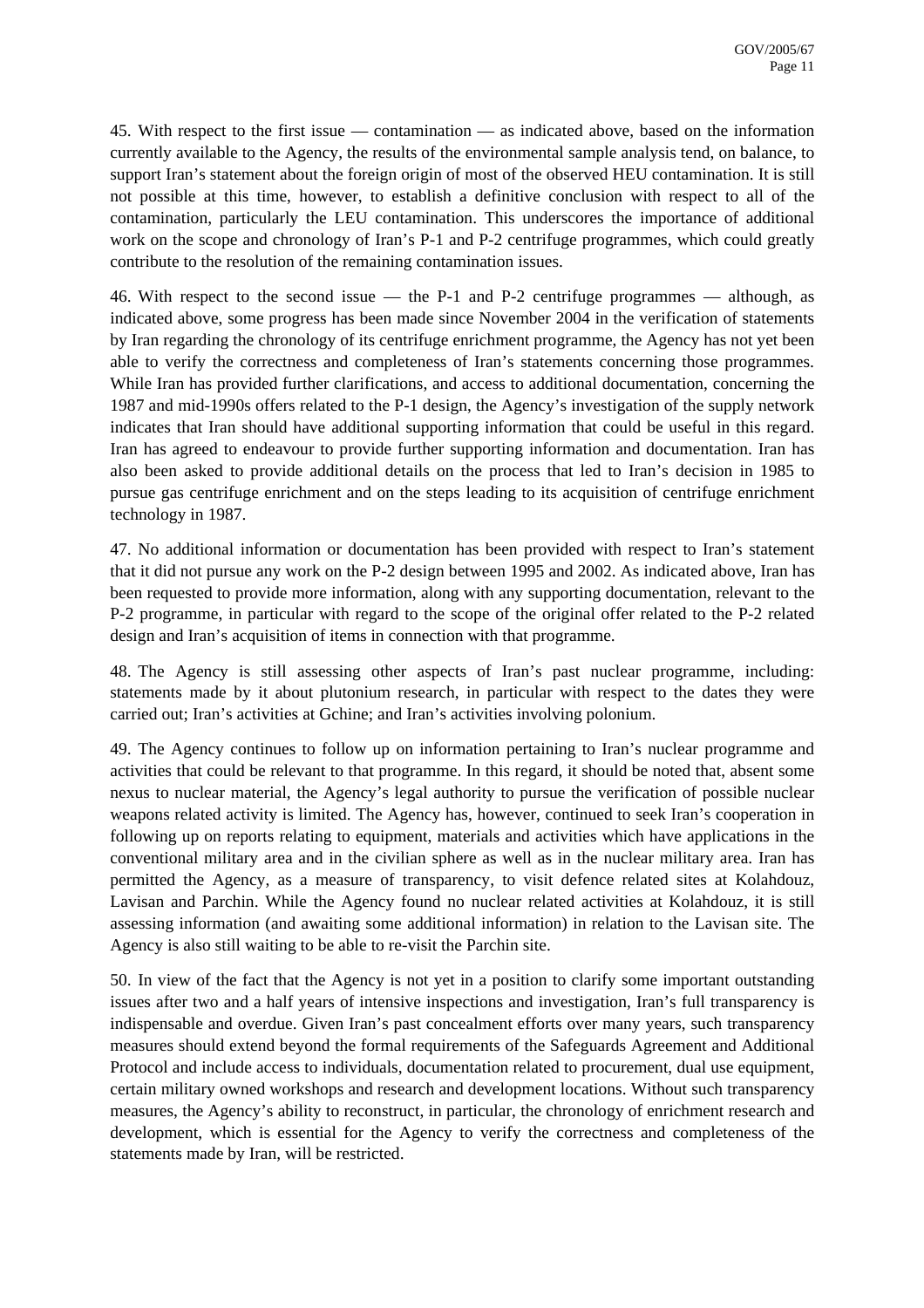51. As indicated to the Board in November 2004, all the declared nuclear material in Iran has been accounted for, and therefore such material is not diverted to prohibited activities. The Agency is, however, still not in a position to conclude that there are no undeclared nuclear materials or activities in Iran. The process of drawing such a conclusion, after an Additional Protocol is in force, under normal circumstances, is a time consuming process. In view of the past undeclared nature of significant aspects of Iran's nuclear programme, and its past pattern of concealment, this conclusion can be expected to take longer than in normal circumstances.

52. The Secretariat will continue its investigation of all remaining outstanding issues relevant to Iran's nuclear programme, and the Director General will continue to report to the Board as appropriate.

## **D. Suspension**

53. Pursuant to the Board's resolution on 29 November 2004 (GOV/2004/90), and previous resolutions, the Agency has continued its activities to verify and monitor all elements of Iran's voluntary suspension of all enrichment related and reprocessing activities.

54. Prior to 22 November 2004, the Agency had already established a baseline inventory of all UF6, essential centrifuge components, key raw materials and equipment, and the assembled centrifuge rotors at declared workshops said by Iran to have been involved in the manufacturing of centrifuge components, and had applied containment and surveillance measures to these items.

55. The Agency has continued its monthly monitoring activities at the Pilot Fuel Enrichment Plant (PFEP) at Natanz, most recently from 30 to 31 August 2005, to ensure that the suspension of enrichment activities at PFEP is fully implemented. The surveillance records from the cascade hall have been reviewed to ensure that no additional centrifuge machines were installed. The seals on the equipment and nuclear material have been replaced and verified. The inventory of centrifuge components has been verified periodically, and the seals on the essential components replaced and verified. The cascade hall, and the 20 sets of centrifuge components stored at the feed and withdrawal station, continue to be under Agency surveillance, and all the previously declared  $UF<sub>6</sub>$  feed material at PFEP, as well as product and tails, remain under Agency containment and surveillance.

56. The Agency has also continued to monitor the suspension by conducting:

- DIV activities at the Fuel Enrichment Plant (FEP) at Natanz and at the Molybdenum, Iodine and Xenon Facility at TNRC;
- monitoring of the decommissioned status of the Lashkar Ab'ad atomic vapour laser isotope separation pilot plant through complementary access at Lashkar Ab'ad and to laser enrichment equipment stored at TNRC and the Nuclear Research Centre for Agriculture and Medicine at Karaj;
- inspections and DIV at JHL; and
- visits to several declared workshops, randomly selected by the Agency, where centrifuge components had been manufactured and/or stored, including the Kalaye Electric Company workshop.

57. On 9 May 2005, during a DIV at FEP, Agency inspectors observed some construction work being carried out in the underground cascade hall of Building A and in the ventilation building above the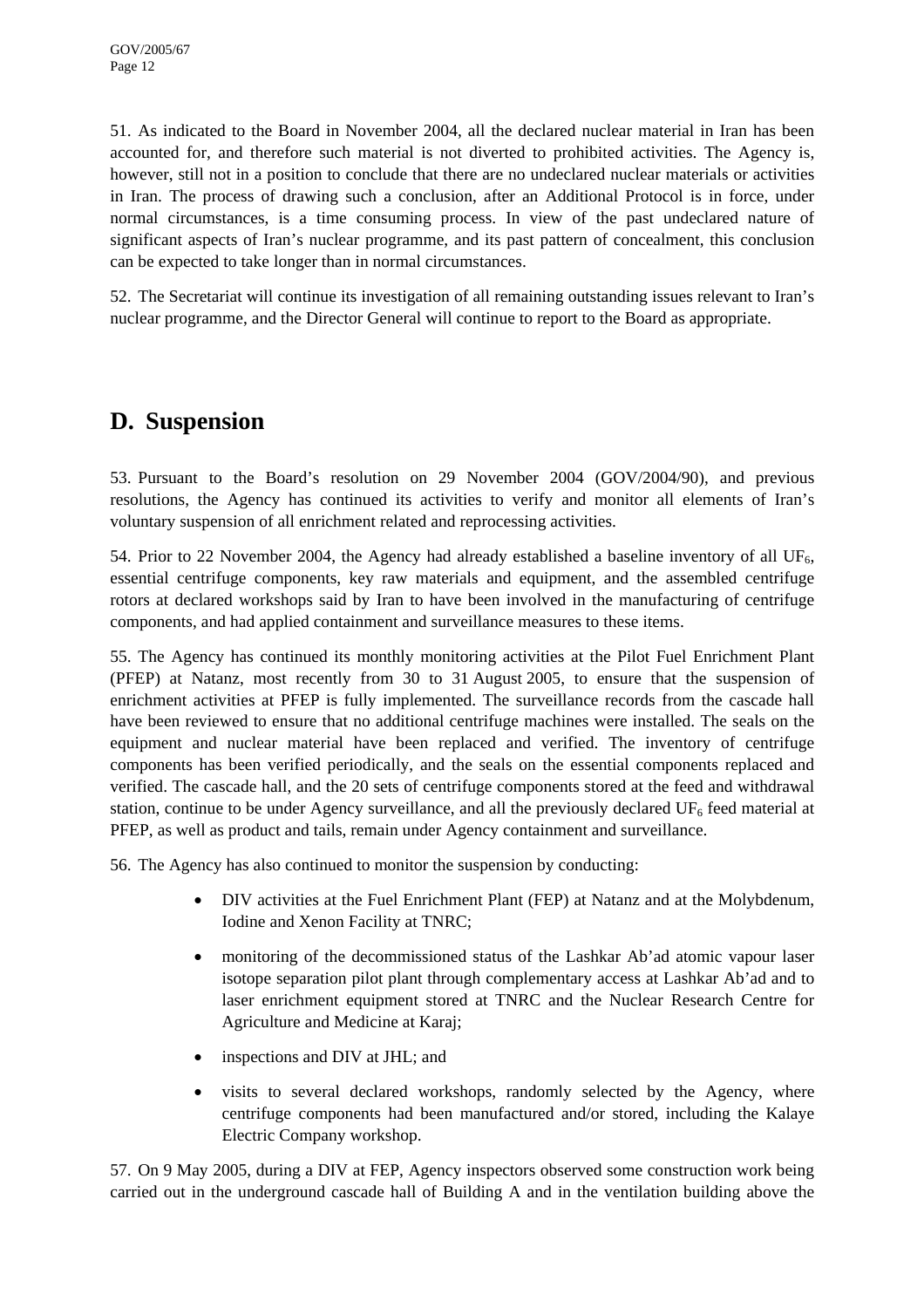cascade hall foreseen in the design information for FEP submitted by Iran. Iran has described this work as civil construction, not covered by its voluntary suspension undertaking. In subsequent DIVs, the Agency has noted that this construction work is continuing.

58. The Agency also continued its verification of Iran's voluntary suspension of conversion activities at UCF. As reported previously, in August 2004, Iran introduced about 37 tonnes of uranium ore concentrate (UOC or yellowcake) into the process area of UCF as feed material for facility testing. As of 22 November 2004, all of the UOC had been dissolved and converted into intermediate products, principally AUC and UF<sub>4</sub>, and part of the intermediate UF<sub>4</sub> had been converted into UF<sub>6</sub>. On 22 November 2004, the Agency installed seals and other tamper indicating devices to verify that no additional feed was introduced in the process and that there was no further production of  $UF_6$ . On 18 February 2005, Iran completed its conversion of the AUC into UF<sub>4</sub>, and conducted clean-out operations. The Agency carried out a physical inventory verification at UCF between 21 and 25 April 2005, in the course of which the UOC, the UF<sub>4</sub>, the UF<sub>6</sub> and the scrap and waste generated by the conversion process were verified by the Agency, and the UF<sub>4</sub> placed under Agency seal. The material unaccounted for (MUF) as a result of the conversion campaign was calculated to be less than 1% of the total quantity of material fed into the process, which is within an acceptable range for similar size conversion plants. The process lines and nuclear material remained under Agency seal until August 2005.

5[9](#page-12-0). On 1 August 2005, Iran informed the Agency of its decision to resume uranium activities at UCF.<sup>9</sup> The Agency installed additional surveillance equipment at UCF between 8 and 10 August 2005. On 8 August 2005, Iran started to feed UOC into the first part of the process line and on 10 August removed the Agency seals from the remaining parts of the process line. The  $UF_6$  remained under Agency seal.

60. As of 29 August 2005, approximately 4000 kg of uranium in the form of UOC had been fed into the process and approximately 600 kg of uranium in the form of AUC produced, from which approximately 110 kg of uranium in the form of AUC was fed into the next process line. As of 29 August, no  $UF_4$  had been produced as a result of that processing. From the 21 tonnes of uranium in the form of UF4 produced during the previous campaign, approximately 8500 kg of uranium in the form of UF<sub>4</sub> was fed into the UF<sub>4</sub> to UF<sub>6</sub> process line; approximately 6800 kg of uranium in the form of  $UF_6$  was produced therefrom. In a letter dated 29 August 2005, Iran informed the Agency of its intention to start moving the remaining inventory of UOC to the new storage area, and that it would likely take two months.

<span id="page-12-0"></span>\_\_\_\_\_\_\_\_\_\_\_\_\_\_\_\_\_\_\_\_\_\_\_\_\_\_\_\_\_\_\_\_\_\_\_\_\_\_\_\_\_\_\_\_\_\_\_\_\_\_\_\_\_\_\_\_\_\_\_\_\_\_\_\_\_\_\_\_\_\_\_\_\_\_\_\_\_\_\_\_\_\_

61. The Director General will continue to report to the Board as appropriate.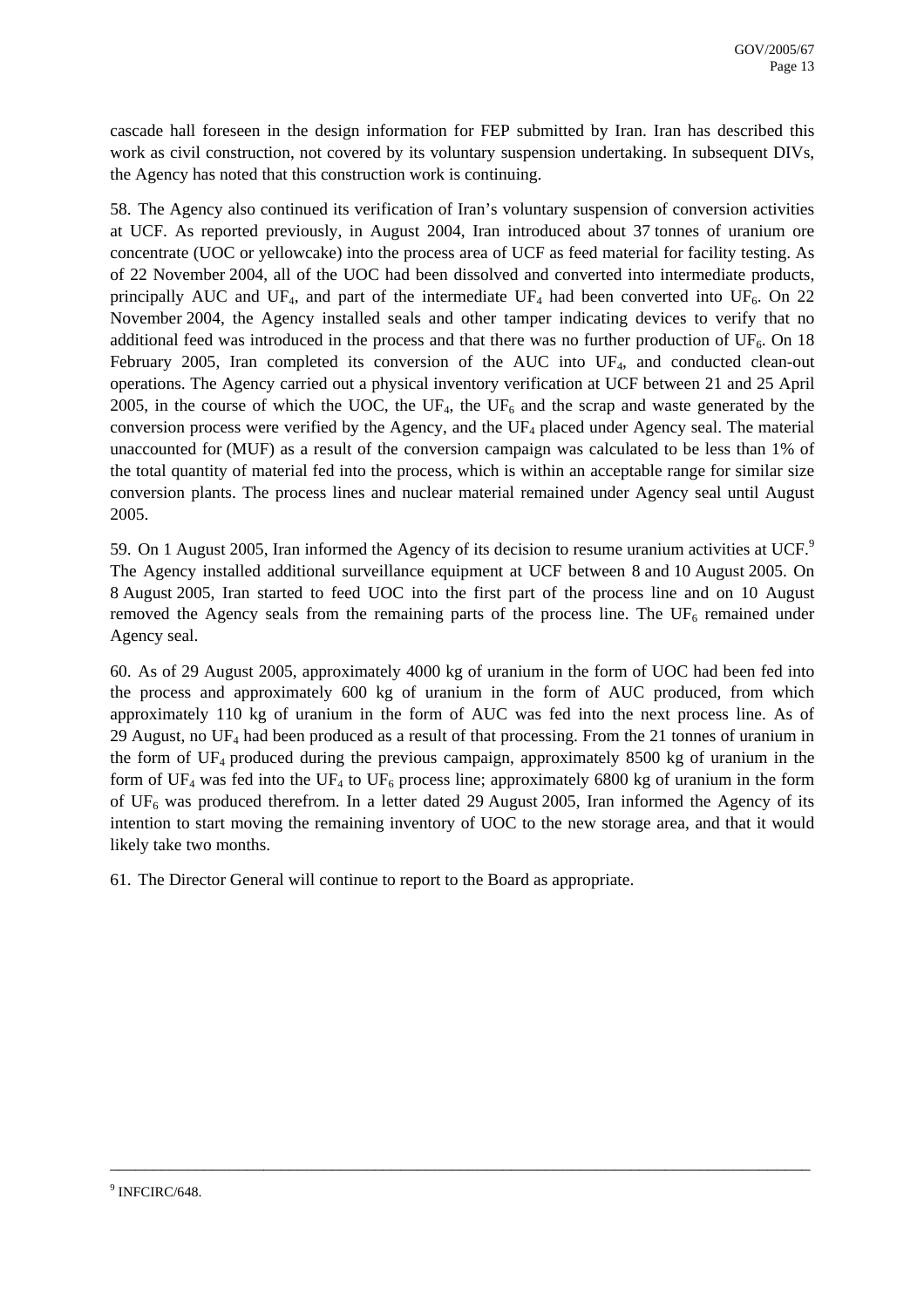#### **CHRONOLOGY OF PLUTONIUM SEPARATION EXPERIMENTS**

The Agency's current understanding of the chronology of Iran's activities in connection with the plutonium research is as follows:

- 1987–1988 The separation process was simulated using imported unirradiated  $UO<sub>2</sub>$  (DU); dissolution and purification took place in the Shariaty Building at TNRC; pressed and sintered pellets were manufactured using imported  $UO<sub>2</sub>$  (DU) at FFL; the  $UO<sub>2</sub>$ pellets were further manipulated into aluminium and stainless steel capsules at FFL
- 1988–1993 The capsules (containing a total of 7 kg of  $UO<sub>2</sub>$  in the form of powder, pressed pellets and sintered pellets) were irradiated in TRR
- 1991–1993 Plutonium was separated from some of the irradiated  $UO<sub>2</sub>$  targets in the capsules (about 3 kg of the 7 kg of  $UO<sub>2</sub>$ ) and plutonium solutions produced; these activities were carried out at the Shariaty Building and, after the activities were transferred in October/November 1992, at the Chamaran Building at TNRC; the research and development related irradiation and separation of plutonium were terminated in 1993
- 1993–1994 The unprocessed irradiated  $UO<sub>2</sub>$  was initially stored in capsules in the spent fuel pond of TRR, and later transferred into four containers and buried behind the Chamaran Building
- 1995 In July, purification of the plutonium solution from the 1988–1993 period was carried out in the Chamaran Building; a planchet (disk) was prepared from the solution for analysis
- 1998 In August, additional purification of plutonium from the 1988–1993 period was carried out in the Chamaran Building; another planchet (disk) was prepared from the solution for analysis
- 2000 The glove boxes from the Chamaran Building were dismantled and sent to ENTC for storage; one glove box was moved to the Molybdenum Iodine Xenon Facility
- 2003 Due to construction work being carried out behind the Chamaran building, two containers holding the unprocessed irradiated  $UO<sub>2</sub>$  were dug up, moved and reburied